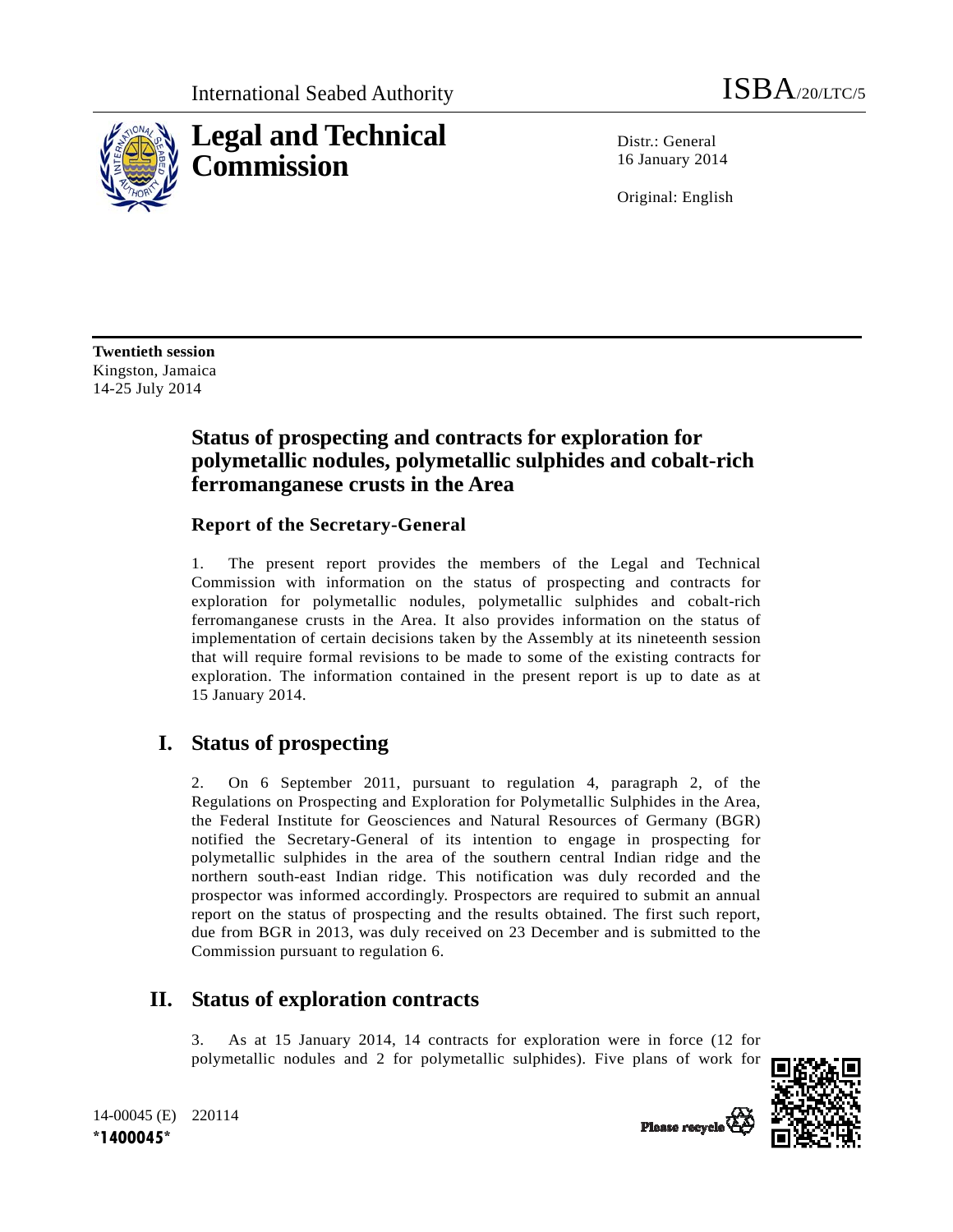exploration have been approved by the Council but have not yet been concluded in the form of contracts. Seven further applications are pending consideration before the Legal and Technical Commission. The annex to the present document contains a summary of the status of contracts for exploration and applications for approval of plans of work for exploration for the three mineral resources currently regulated by the Authority.

4. At its nineteenth session, in 2013, the Council approved applications for approval of plans of work for exploration for cobalt-rich ferromanganese crusts by China Ocean Mineral Resources Research and Development Association (COMRA) and Japan Oil, Gas and Metals National Corporation (JOGMEC). Both plans of work have been prepared in the form of contracts for exploration. The contract with JOGMEC is scheduled to be signed in Tokyo on 27 January. It is anticipated that the contract with COMRA will be signed prior to the twentieth session of the Authority, to be held in July.

5. Three further plans of work for exploration, approved by the Council at its eighteenth session, remain to be concluded in the form of contracts. It is anticipated in this regard that contracts with the Government of the Republic of Korea, the Institut français de recherche pour l'exploitation de la mer (IFREMER) and Marawa Research and Exploration Ltd. (sponsored by Kiribati) will be signed prior to July 2014.

#### **III. Implementation of revisions to standard clauses**

6. Each contract for exploration incorporates, as appendix II, the standard clauses for exploration contracts set out in annex IV to the applicable regulations. Those standard clauses were amended by two decisions of the Assembly last year. First, by its decision contained in document ISBA/19/A/9, the Assembly adopted several amendments to the Regulations on Prospecting and Exploration for Polymetallic Nodules in the Area, including amendments in annex IV. Second, on 25 July 2013, the Assembly adopted the decision contained in document ISBA/19/A/12, in which it amended the standard clauses for exploration contracts in annex IV to the Nodules Regulations, the Sulphides Regulations and the Regulations on Prospecting and Exploration for Cobalt-rich Ferromanganese Crusts in the Area. The amendments introduce standard clauses 10.5 and 10.6, which require contractors to pay an annual fixed fee of \$47,000 when submitting their annual reports. The decision of the Assembly contained in document ISBA/19/A/12 includes special provisions with respect to the implementation of the decision in the context of contracts already in existence as at 25 July 2013 and with respect to applications submitted prior to that date.

7. With respect to contracts already in existence as at 25 July 2013,1 the Assembly urged the Secretary-General to consult as soon as possible with each contractor with a view to renegotiating those contracts, in accordance with section 24.2 of the standard clauses, in order to include the new provisions. Accordingly, the

**\_\_\_\_\_\_\_\_\_\_\_\_\_\_\_\_\_\_** 

<sup>1</sup> These are: IOM; Yuzhmorgeologiya; Government of the Republic of Korea; COMRA (nodules); DORD; IFREMER; Government of India; BGR; Nauru Ocean Resources Inc.; Tonga Offshore Mining Limited; UK Seabed Resources Ltd.; G-TEC Sea Mineral Resources NV; COMRA (sulphides); and the Government of the Republic of Korea (nodules).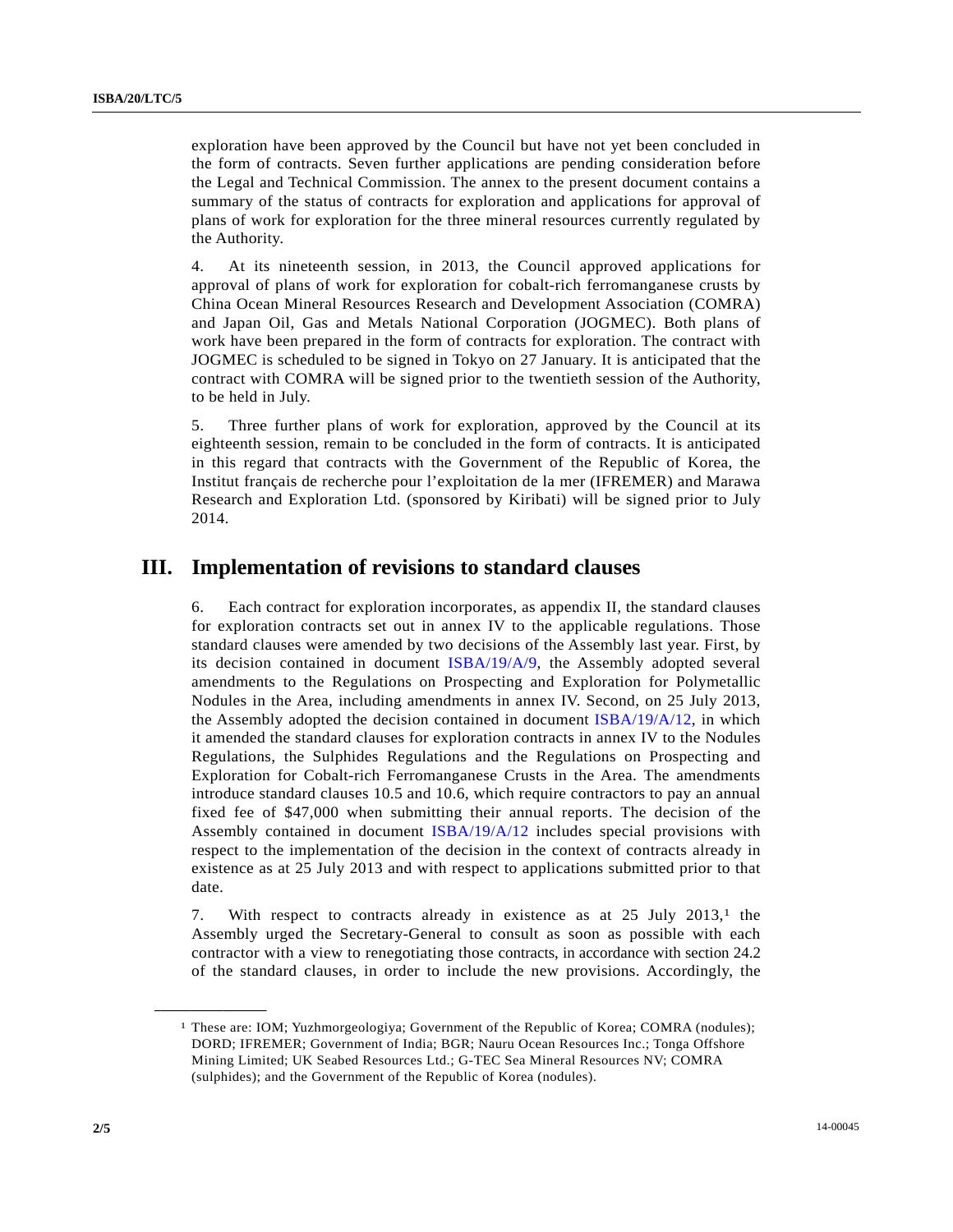Secretary-General wrote to each contractor in July 2013 proposing amendments to the standard clauses in line with the decision of the Assembly. At the time the present report was prepared, Deep Ocean Resources Development (DORD) and G-TEC Sea Mineral Resources NV had formally accepted the revised standard clauses.

8. With respect to the five approved applications<sup>2</sup> and the four applications<sup>3</sup> submitted prior to 25 July, the Assembly requested the Secretary-General to consult the applicant prior to the signature of the contract with a view to incorporating the new provisions. This is in progress, and the contract to be signed with JOGMEC in January 2014 will include the revised standard clauses.

9. The Commission is invited to take note of the present report.

**\_\_\_\_\_\_\_\_\_\_\_\_\_\_\_\_\_\_** 

<sup>2</sup> These are: the Government of the Republic of Korea; IFREMER (sulphides); Marawa Research and Exploration Ltd.; JOGMEC; and COMRA (crusts).<br><sup>3</sup> These are: the Ministry of Natural Resources of the Russian Federation; UK Seabed Resources

Ltd.; the Government of India; and Ocean Mineral Singapore Pte. Ltd.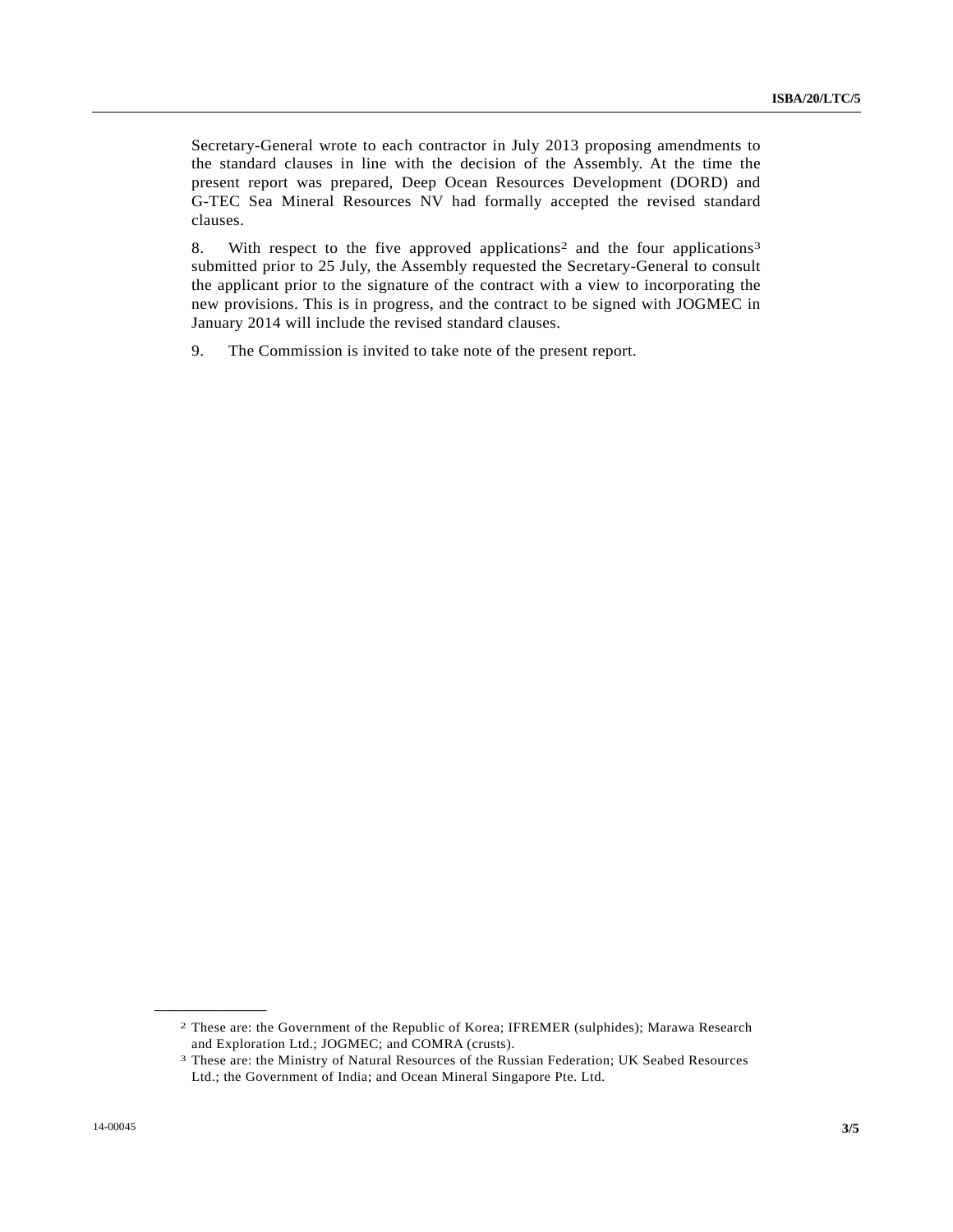#### **Annex**

# **Status of contracts for exploration for polymetallic nodules, polymetallic sulphides and cobalt-rich ferromanganese crusts**

| Contractor                                                                         | Date of entry into force | Sponsoring State or States                                                          | General location of<br>exploration area                       | Date of expiry  |
|------------------------------------------------------------------------------------|--------------------------|-------------------------------------------------------------------------------------|---------------------------------------------------------------|-----------------|
| Interoceanmetal Joint<br>Organization                                              | 29 March 2001            | Bulgaria, Cuba,<br>Czech Republic,<br>Poland, Russian<br>Federation and<br>Slovakia | Clarion-Clipperton<br>Fracture Zone                           | 28 March 2016   |
| Yuzhmorgeologiya                                                                   | 29 March 2001            | <b>Russian Federation</b>                                                           | Clarion-Clipperton<br><b>Fracture Zone</b>                    | 28 March 2016   |
| Government of the<br>Republic of Korea                                             | 27 April 2001            |                                                                                     | Clarion-Clipperton<br><b>Fracture Zone</b>                    | 26 April 2016   |
| China Ocean Mineral<br><b>Resources Research</b><br>and Development<br>Association | 22 May 2001              | China                                                                               | Clarion-Clipperton<br><b>Fracture Zone</b>                    | 21 May 2016     |
| Deep Ocean<br>Resources<br>Development Co. Ltd.                                    | 20 June 2001             | Japan                                                                               | Clarion-Clipperton<br><b>Fracture Zone</b>                    | 19 June 2016    |
| Institut français de<br>recherche pour<br>l'exploitation de la<br>mer              | 20 June 2001             | France                                                                              | Clarion-Clipperton<br><b>Fracture Zone</b>                    | 19 June 2016    |
| Government of India                                                                | 25 March 2002            |                                                                                     | Indian Ocean                                                  | 24 March 2017   |
| Federal Institute for<br>Geosciences and<br>Natural Resources of<br>Germany        | 19 July 2006             | Germany                                                                             | Clarion-Clipperton<br><b>Fracture Zone</b>                    | 18 July 2021    |
| Nauru Ocean<br>Resources Inc.                                                      | 22 July 2011             | Nauru                                                                               | Clarion-Clipperton<br><b>Fracture Zone</b><br>(reserved area) | 21 July 2026    |
| Tonga Offshore<br>Mining Limited                                                   | 11 January 2012          | Tonga                                                                               | Clarion-Clipperton<br><b>Fracture Zone</b><br>(reserved area) | 10 January 2027 |

### **A. Contracts for exploration for polymetallic nodules**